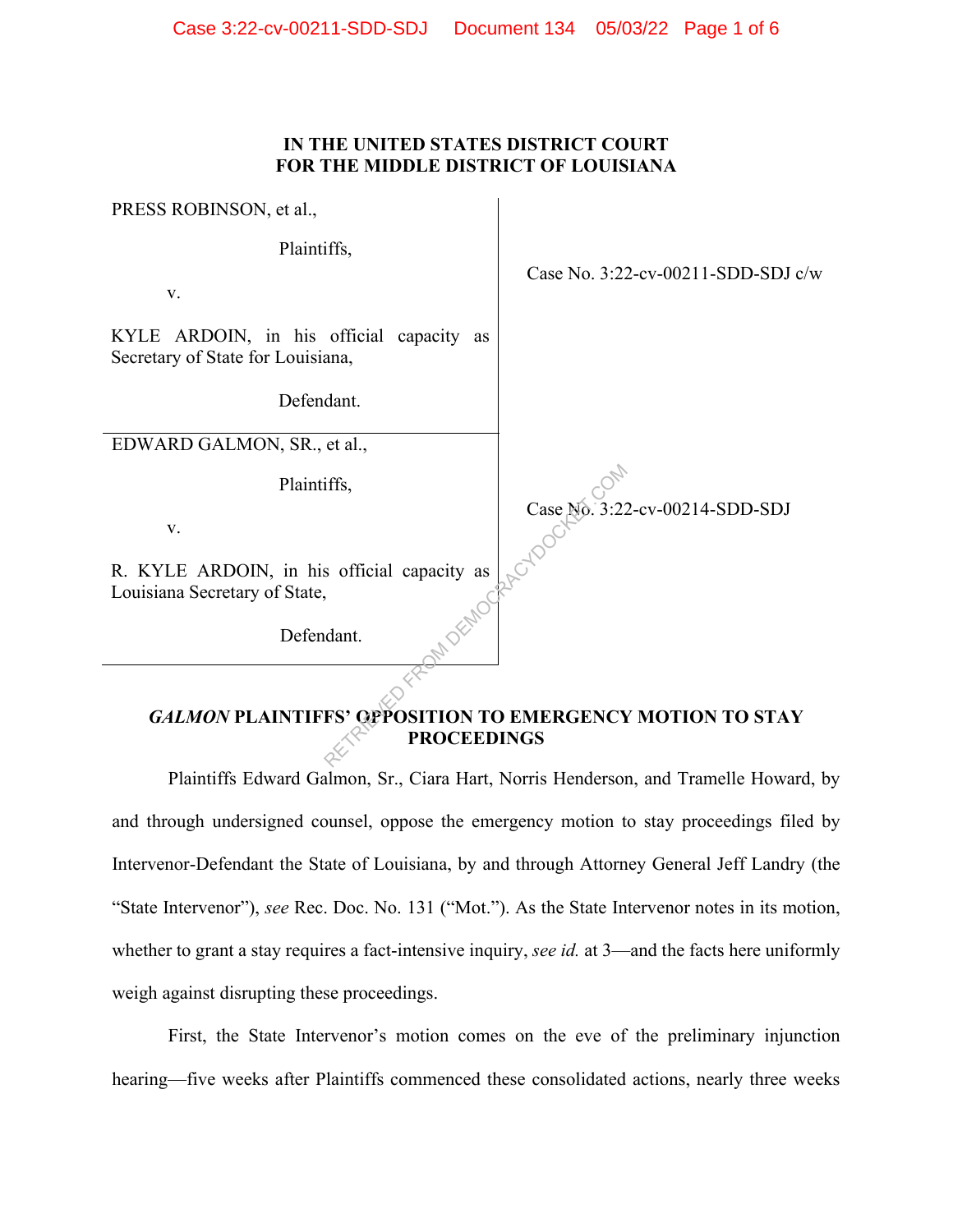### Case 3:22-cv-00211-SDD-SDJ Document 134 05/03/22 Page 2 of 6

after the Court set the operative briefing and hearing schedule, two weeks after this Court granted the State Intervenor's motion to intervene,<sup>1</sup> four days after the State Intervenor submitted a 24page memorandum in opposition to Plaintiffs' motion for preliminary injunction (along with four expert reports), and one day after Plaintiffs submitted their reply brief and accompanying exhibits. To say that this motion is untimely would be an understatement. Not only have the parties and the Court expended considerable efforts in preparation for next week's hearing, but the purported impetus for the motion—the U.S. Supreme Court's anticipated deliberations in *Merrill v. Milligan*—has been known for *nearly three months*. Under these circumstances, the State Intervenor's motion can be read only as an eleventh-hour, last-ditch attempt to forestall adjudication of Plaintiffs' claims and deny relief to Louisiana's Black voters. Indeed, to underscore the unjustifiably belated nature of this motion, the State Intervenor chose *not* to inform the Court of its intent to file this motion during today's final pretrial conference—even though it could have and, given the preparations underway for next week's hearing, *should* have. e read only as an eleventh-hour, last<br>ims and deny relief to Louisiana's Black<br>ure of this motion, the State Intervenor c<br>n during today's final pretrial conference<br>inderway for next week's hearing, *should*<br>is for the Sta

Second, neither basis for the State Intervenor's motion has merit. Whatever tea leaves the State Intervenor might be reading, the caselaw under Section 2 is on the books: neither *Gingles* nor any other controlling authority has been overruled, expressly or by implication. The U.S. Supreme Court has admonished courts to refrain from the sort of jurisprudential divination that the State Intervenor now undertakes: "[I]f a precedent of this Court has direct application in a case, yet appears to rest on reasons rejected in some other line of decisions, the [court] should *follow the case which directly controls*, leaving to this Court the prerogative of overruling its own decisions." *Agostini v. Felton*, 521 U.S. 203, 237 (1997) (emphasis added) (quoting *Rodriguez de Quijas v.* 

<sup>&</sup>lt;sup>1</sup> Notably, the Court granted intervention in part to *avoid* "the greater threat to the expedient adjudication of this case" that would come from "delays associated with a potential appeal from this Court's denial of a motion to intervene as of right." Rec. Doc. No. 64 at 10–11.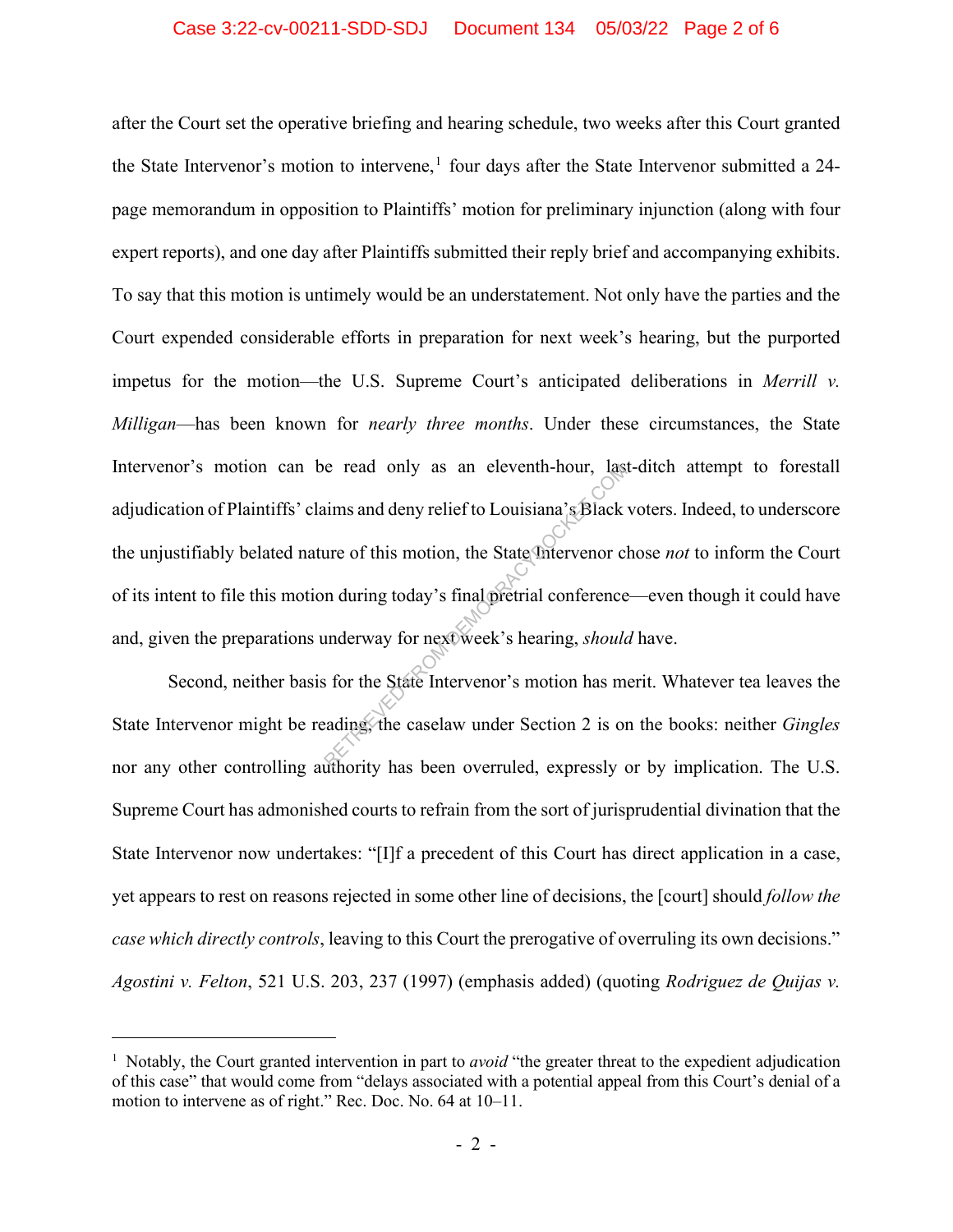*Shearson/Am. Express, Inc.*, 490 U.S. 477, 484 (1989)). Additionally, for the reasons briefed at length in Plaintiffs' reply, *see* Rec. Doc. No. 120 at 14–19, the *Purcell* doctrine does not bar the relief Plaintiffs seek at this time.

Third, any "hardship" alleged by the State Intervenor rings hollow given that it *chose* to participate in this lawsuit via intervention. The State Intervenor cannot be heard to complain about being "compelled to defend itself against Plaintiffs['] claims," Mot. 8, given that the Louisiana Secretary of State is the only named defendant in this lawsuit and has thoroughly defended the State's position. Moreover, Plaintiffs and other Black Louisianians will suffer the irreparable harm of vote dilution if the 2022 congressional elections are conducted under a map that violates Section 2. By striking contrast, the primary "prejudice" the State Intervenor identifies is the potential need to relitigate these issues in advance of the *2024* election. *See id.* at 15 ("Forcing the parties and the Court to undertake an endeavor which will in all likelihood prove fruitless is an extraordinary waste of time and resources."). The suggestion that it would be "an extraordinary waste of time and resources" to apply the law *as it exists today* is as baseless as it is galling: There is nothing "fruitless" about ensuring that the next congressional election occurs under a lawful map, even if the law might change at some later date. The State Intervenor does not get to put the Voting Rights Act on hold for an entire election cycle just because it might be inconvenienced in the future. The balance of hardship thus militates against a stay. $<sup>2</sup>$ </sup> ongressional elections are conducted under<br>
rimary "prejudice" the State Intervenor is<br>
dvance of the 2024 election. See id. at 15<br>
avor which will in all fikelihood prove<br>
."). The suggestion that it would be "an<br>
law as

<sup>2</sup> The State Intervenor's repeated protestations regarding the Court's *previous* briefing schedule, *see, e.g.*, Mot. 2, are difficult to credit—not only because the Court ultimately adjusted the schedule and provided the opposing parties significantly more time to marshal their evidence and prepare their briefs, but also because the State Intervenor had ample time to develop its defense of the new congressional map even *before* then. The filing of Plaintiffs' complaint on March 30 was not the first indication the State Intervenor (or any opposing party to this litigation) received that the new map violated Section 2. That was precisely the justification Governor Edwards offered in his veto message on *March 9*. *See* Rec. Doc. No. 52 at 10, 13–14. This critical fact—combined with the repeated calls for a second Black-opportunity congressional district during the redistricting process *and* earlier Section 2 litigation over the previous, very similar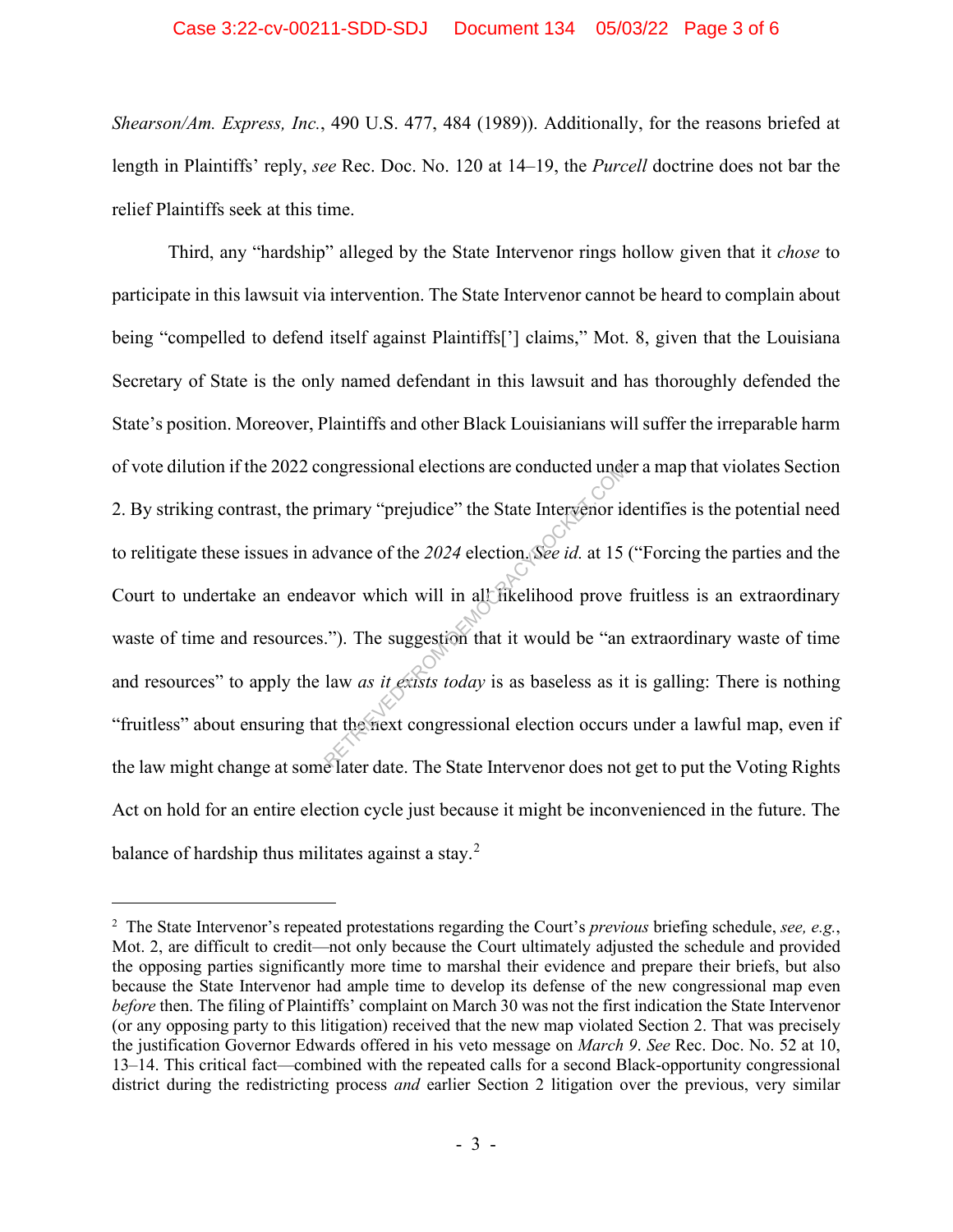### Case 3:22-cv-00211-SDD-SDJ Document 134 05/03/22 Page 4 of 6

If anything, it is *precisely* these sorts of dilatory tactics that "waste [] time and resources" which is likely why another court in this circuit rejected a gambit brought under nearly identical circumstances. Defendants in an ongoing Section 2 action in Texas recently "request[ed] a stay of th[ose] consolidated redistricting cases pending the Supreme Court's decision in *Merrill*." Motion to Stay at 1, *LULAC v. Abbott*, No. 3:21-cv-00259-DCG-JES-JVB (W.D. Tex. Apr. 20, 2022), Rec. Doc. No. 241. The three-judge court summarily rejected the motion before even receiving opposition briefing. *See* Order at 1, *LULAC v. Abbott*, No. 3:21-cv-00259-DCG-JES-JVB (W.D. Tex. Apr. 22, 2022), Rec. Doc. No. 246. This Court should reach the same conclusion: The State Intervenor's untimely motion should be quickly denied, and the Court should proceed with next week's hearing.

> [SIGNATURE BLOCK ON FOLLOWING PAGE] RECTRIC YFOUNDEMOCRAC

congressional map, *see, e.g.*, *Johnson v. Ardoin*, No. 18-625-SDD-EWD, 2019 WL 2329319, at \*1 (M.D. La. May 31, 2019)—should have put the State Intervenor on notice that a Voting Rights Act suit against the new map was likely. This history makes the development of a remedial map all the more feasible; after all, nothing about this litigation comes as a surprise.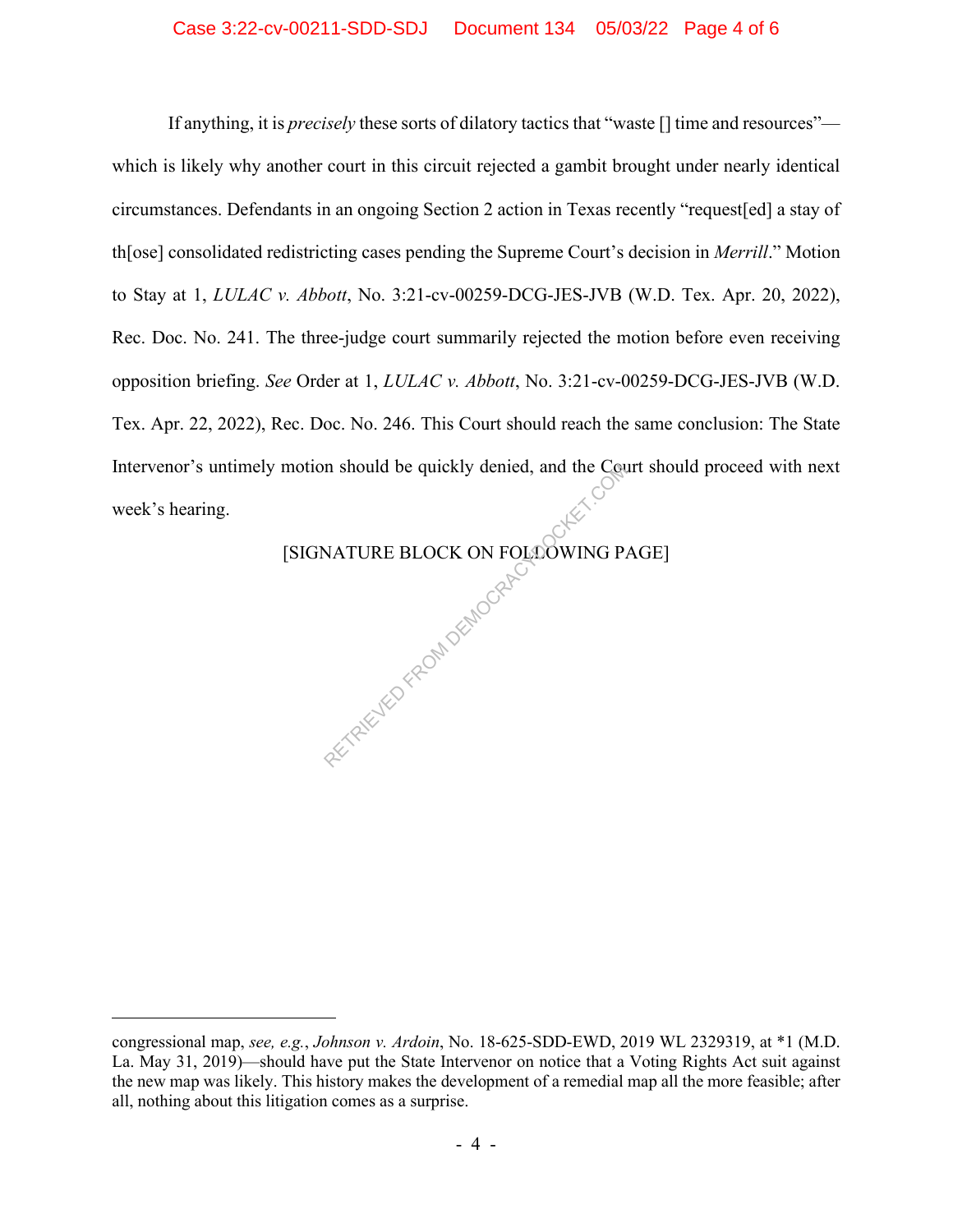By [s] *Darrel J. Papillion* Darrel J. Papillion (Bar Roll No. 23243) Renee C. Crasto (Bar Roll No. 31657) Jennifer Wise Moroux (Bar Roll No. 31368) **WALTERS, PAPILLION, THOMAS, CULLENS, LLC** 12345 Perkins Road, Building One Baton Rouge, Louisiana 70810 Phone: (225) 236-3636 Fax: (225) 236-3650 Email: papillion@lawbr.net Email: crasto@lawbr.net Email: jmoroux@lawbr.net

Dated: May 3, 2022 Respectfully submitted,

Abha Khanna\* Jonathan P. Hawley\* **ELIAS LAW GROUP LLP** 1700 Seventh Avenue, Suite 2100 Seattle, Washington 98101 Phone: (206) 656-0177 Facsimile: (206) 656-0180 Email: akhanna@elias.law Email: jhawley@elias.law

Lalitha D. Madduri\* Olivia N. Sedwick\* Jacob D. Shelly\* **ELIAS LAW GROUP LLP** 10 G Street NE, Suite 600 Washington, D.C. 20002 Phone: (202) 968-4490 Facsimile: (202) 968-4498 Email: lmadduri@elias.law Email<sup>O</sup>sedwick@elias.law Email: jshelly@elias.law RETRIEVED FROM DE

*Counsel for Plaintiffs*

\*Admitted *pro hac vice*